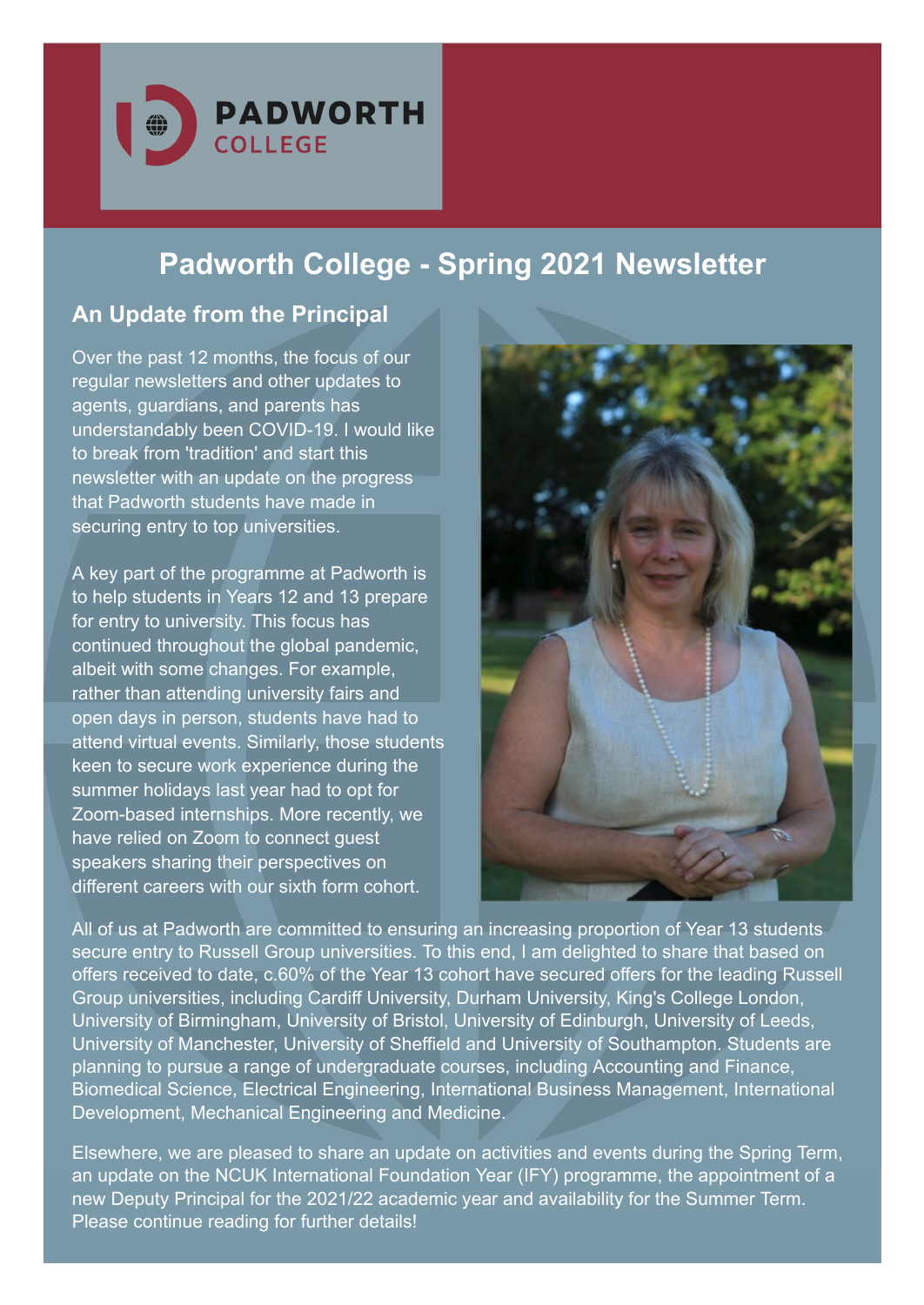Finally, whilst students and staff are currently enjoying a well-deserved Easter break, we are very much looking forward to welcoming all of our students back on campus later this month for the Summer Term.

With my best wishes.

Lorraine Atkins Principal

#### **Weekend Activities The Great Padworth Bake-off!**

In light of the ongoing restrictions due to COVID-19, we have had to adapt our extracurricular programme during the Spring Term. Although there have again been no trips, the students have had an enormous amount of fun baking! Highlights have included making pancakes for Shrove Tuesday, baking cupcakes to celebrate Valentine's Day, preparing and then enjoying a traditional afternoon tea as part of the Half Term Programme and most recently, baking some yummy Easter nests!



In February, staff and students in the resident boarding bubble enjoyed a feast of Chinese food to celebrate Chinese New Year, courtesy of Amit, our Head Chef and the team at Chartwells.

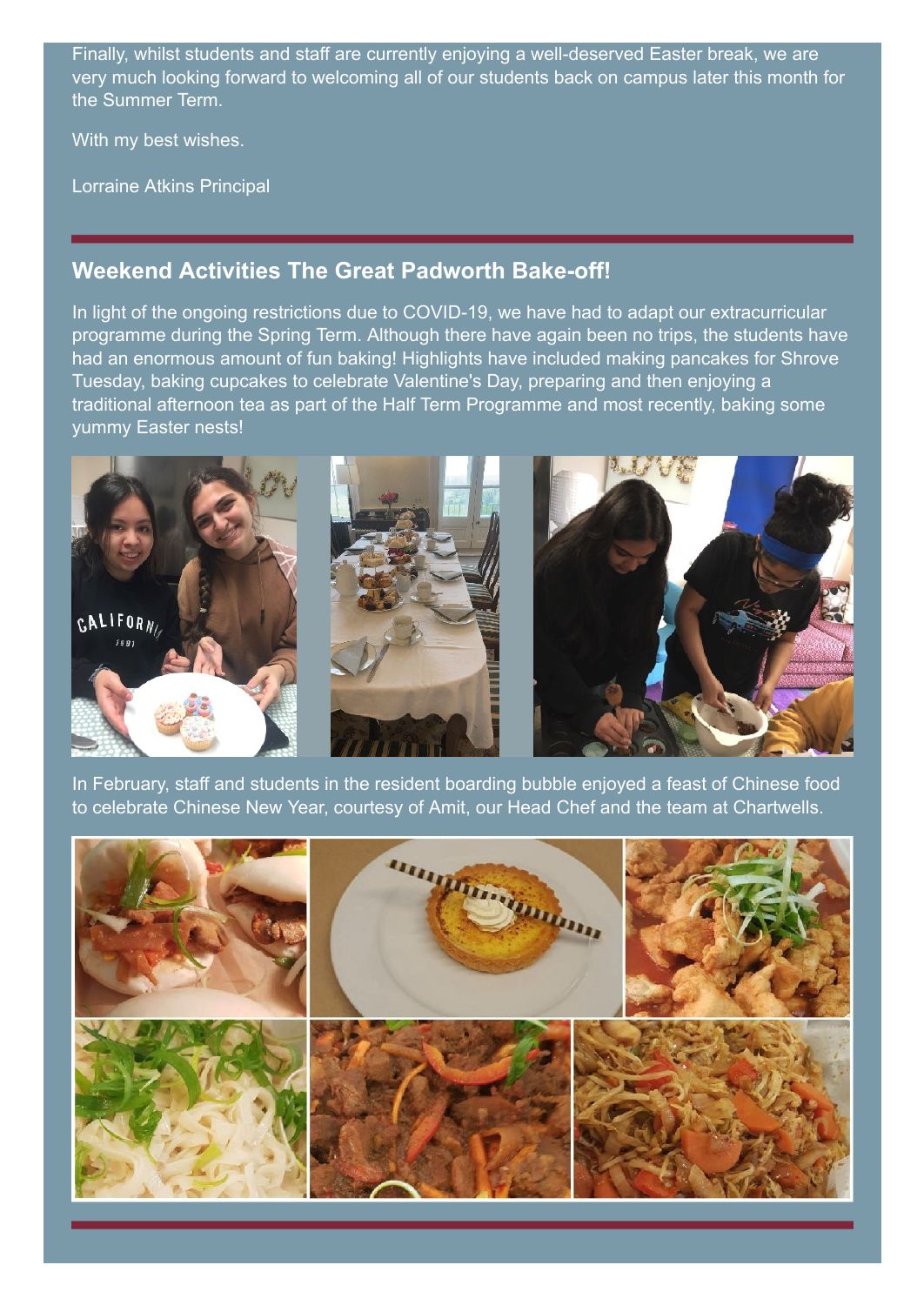### **Update on NCUK International Foundation Year (IFY) Programme**

From September 2021, we will be extending the number of pathways on offer as part of the International Foundation Year (IFY) programme to cover all four pathways: Business, Engineering, Humanities and Science. To recap, the IFY is a modular programme that prepares international students for first-year entry to undergraduate degree courses. Students study a combination of modules that fit with their degree destination. Alongside the academic modules, all students study the core English for Academic Purposes + Study Skills module. Successful completion of the IFY provides guaranteed access to one of over 40 NCUK Partner Universities, including University of Birmingham, University of Bristol, University of Exeter, University of Manchester and University of Sheffield.

We work closely with the team at NCUK and at the end of March, we were delighted to host an online information session with NCUK and four of NCUK's Partner Universities with a focus on pathways to Business degrees. We were delighted that agents and current and prospective students were able to interact directly with representatives from Aston University, University of Birmingham, University of Exeter and University of Leeds.

If you would like further details on the NCUK IFY at Padworth, please contact Betty Dagistan, Director Global Engagement at [betty.dagistan@padworth.com](mailto:betty.dagistan@padworth.com)

# **Rebecca Clyde Appointed Deputy Principal, (Effective September 2021)**

We are delighted to announce the appointment of Rebecca Clyde as Deputy Principal, effective September 2021. Rebecca will replace Mike Colville, Director of Studies following his retirement at the end of the current academic year.

Rebecca will be joining Padworth from Cardiff Sixth Form College, where she is currently Deputy Head Academic Studies and Outreach. Rebecca has 27 years' experience in education, including 6 years at Cardiff Sixth Form College, which like Padworth, is an independent boarding sixth form college. Rebecca who will be part of the College's residential team, will be accompanied by her husband, Michael and Poppy the dog! We are very much looking forward to welcoming Rebecca to Padworth and would like to take this opportunity to thank Mike Colville for his many contributions to the College over the past two years.



## **Summer Term Activities Key Dates**

With the final restrictions relating to the four-stage roadmap out of lockdown in England due to be lifted on 21 June, we are delighted to be able to offer a number of activities in the last couple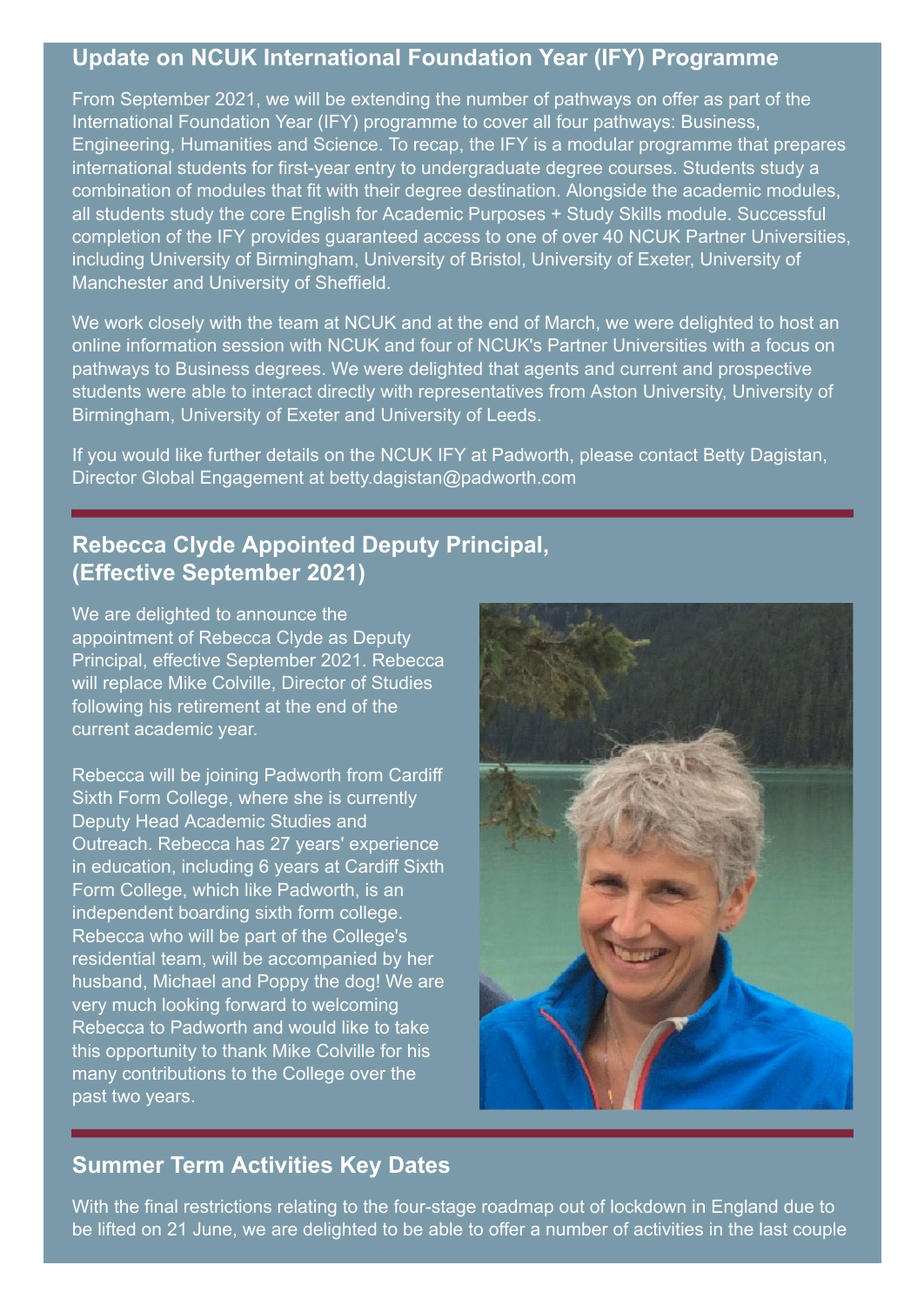of weeks of the Summer Term, including a 'mini Enrichment Week'. Key dates include:

**17 June: A Level Taster Day for Year 11**

**18 June: Sports Day, followed by Virtual Speech Day and Leavers' Dinner**

**19 June: Year 12 UCAS Preparation Day**

**21-22 June: Expedition for Years 11, 12 and 13**

**23 June: Geocache/Orienteering Exercise and Picnic for Years 11, 12 and 13**

Further details will be provided in due course.

### **Summer Term Availability Study Abroad Programme**

Our Study Abroad Programme provides an opportunity for international students to experience life at a UK boarding school. We have places available during the Summer Term, commencing 19 April 2021.

The Study Abroad Programme offers international students the chance to immerse themselves in life at a British boarding school and improve their English language and academic subject skills. Students will learn about British history and culture by experiencing it first-hand on our 12 acre campus, close to the university town of Reading and London. We will give students the opportunity to experience a variety of subjects which will help them to decide what they would like to eventually study at university in the UK or in their home country. We are able to be flexible in terms of start dates and the duration of stay.

For further details, please contact Clare McNally, Registrar at [admissions@padworth.com](mailto:admissions@padworth.com)

#### **COVID-19 Update**

Padworth College opened for the Spring Term on 4 January, with the majority of students on campus. Throughout the term, classes were delivered face-to-face - by those teachers who formed part of the resident 'boarding bubble' - and online. We continued to offer a full programme of extracurricular activities, albeit with some restrictions.

On 22 February, the Prime Minister announced the government's plan for the return of all students to schools and colleges in England. In accordance with this plan, Padworth returned fully to faceto-face education on Monday 8 March, with a number of arrangements in place, which will continue for the Summer Term (commencing Monday 19 April):

College staff and students are being tested twice per week, as part of the NHS Test and Trace Scheme.

Staff and students are advised to wear face coverings in all areas, including classrooms, as a temporary extra measure.

Social distancing and the restriction of visitors and off campus activities will continue.

We were delighted that we were able to welcome students back to Padworth and look forward to welcoming further students back on campus for the Summer Term.